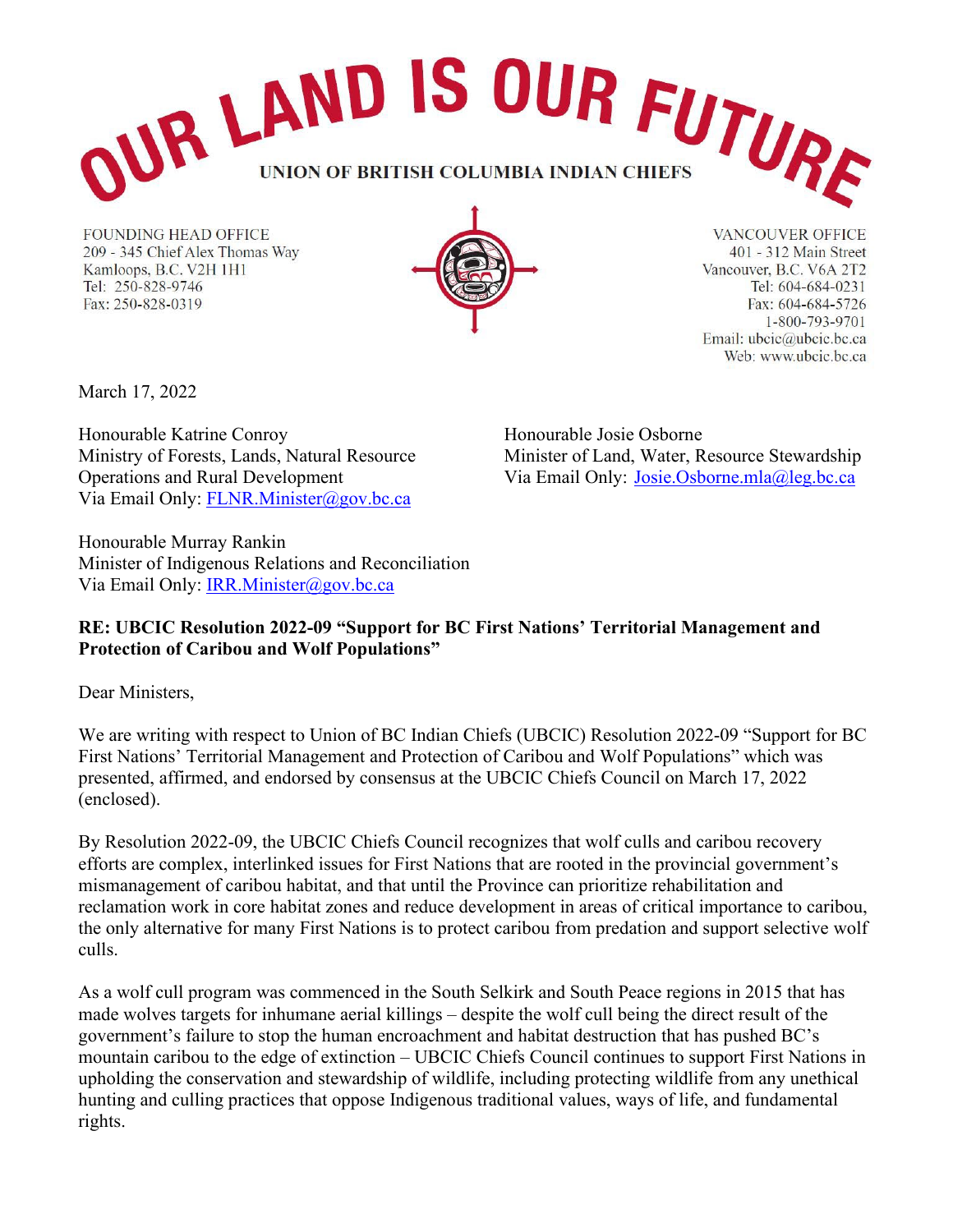By Resolution 2022-09 the UBCIC Chiefs Council urges your government to respect the laws, jurisdiction, and legal orders of proper Title Holders, and to advance not a full-stop end to wolf culls, but a selective approach that respects First Nations jurisdiction and territorial management, supports caribou habitat and recovery areas, and does not jeopardize First Nations caribou recovery programs and efforts.

Please keep us updated at this work develops.

## **On behalf of the UNION OF BC INDIAN CHIEFS**

Grand Chief Stewart Phillip Chief Don Tom Kukpi7 Judy Wilson President Vice-President Secretary-Treasurer

- CC: UBCIC Chiefs Council Pacific Wild Animal Alliance The Fur-Bearers BC SPCA
- Encl: UBCIC Resolution 2022-06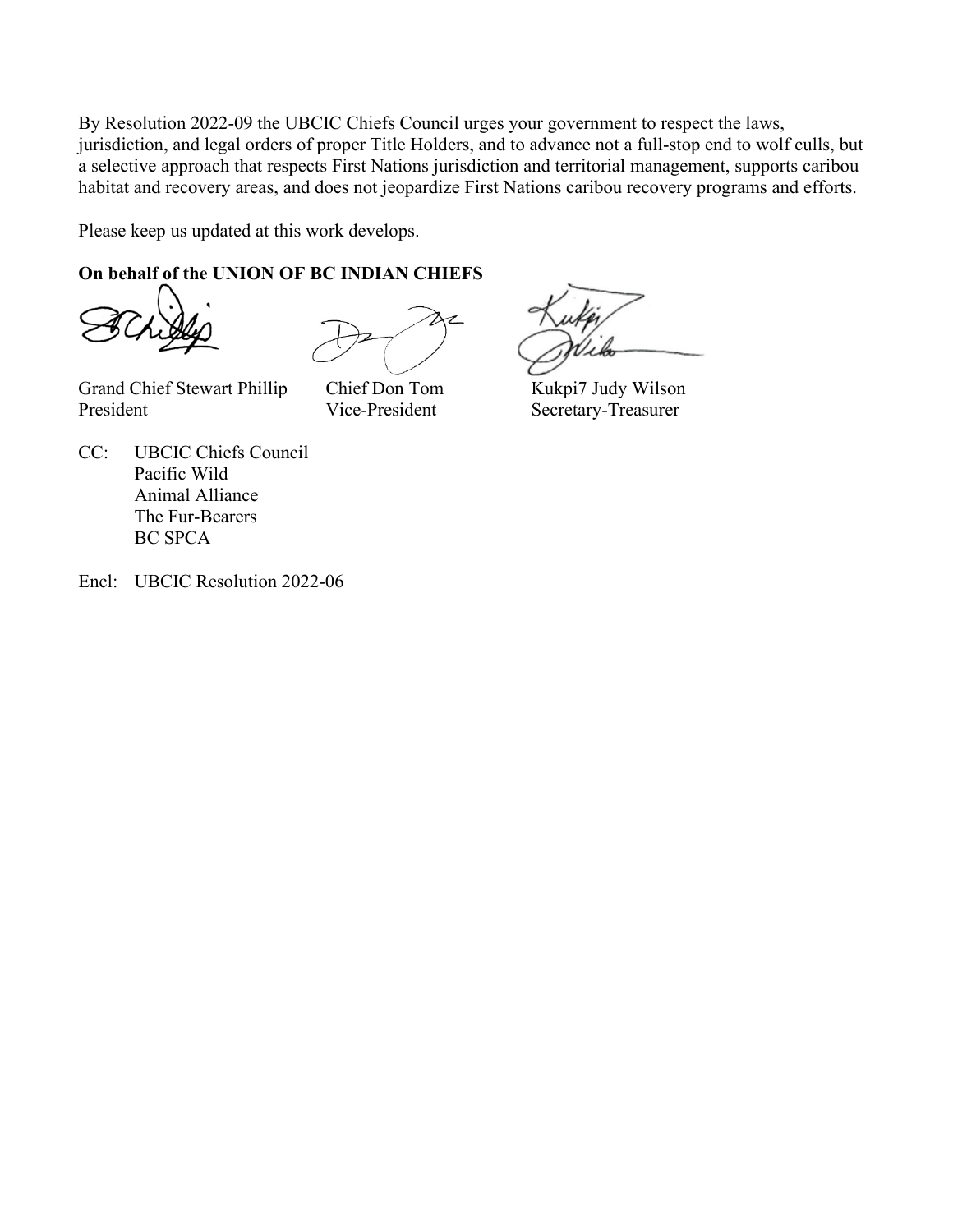

**FOUNDING HEAD OFFICE** 209 - 345 Chief Alex Thomas Way Kamloops, B.C. V2H 1H1 Tel: 250-828-9746 Fax: 250-828-0319



**VANCOUVER OFFICE** 401 - 312 Main Street Vancouver, B.C. V6A 2T2 Tel: 604-684-0231 Fax: 604-684-5726 1-800-793-9701 Email: ubcic@ubcic.bc.ca Web: www.ubcic.bc.ca

**UNION OF B.C. INDIAN CHIEFS CHIEFS COUNCIL FEBRUARY 23RD TO 24TH, 2022 VIRTUAL MEETING**

**Resolution no. 2022-09**

## **RE: Support for BC First Nations' Territorial Management and Protection of Caribou and Wolf Populations**

**WHEREAS** First Nations in B.C. have been stewards of their lands and waters long before colonial contact, upholding the sacred responsibility – reflected in Indigenous laws and legal orders – of protecting and managing their territories including the wildlife species that reside within. Despite centuries of colonial laws and policies, First Nations continue their sacred holistic relationship with the environment and its wildlife in order to guide, shape, and empower their Title, Rights, and way of life;

**WHEREAS** habitat disturbance, predation, climate change, and human activities have contributed to the decline in caribou populations and have led to caribou recovery and wolf culls becoming complex, interlinked issues for B.C. First Nations that are fundamentally rooted in the provincial government's mismanagement of caribou habitat and unilateral decision-making;

**WHEREAS** the *United Nations Declaration on the Rights of Indigenous Peoples*, which the government of Canada has adopted without qualification, and has, alongside the government of BC, committed to implement through legislation, affirms:

**Article 19:** States shall consult and cooperate in good faith with the indigenous peoples concerned through their own representative institutions in order to obtain their free, prior and informed consent before adopting and implementing legislative or administrative measures that may affect them. **Article 26(1):** Indigenous peoples have the right to the lands, territories and resources which they have traditionally owned, occupied or otherwise used or acquired;

**(2):** Indigenous peoples have the right to own, use, develop and control the lands, territories and resources that they possess by reason of traditional ownership or other traditional occupation or use, as well as those which they have otherwise acquired;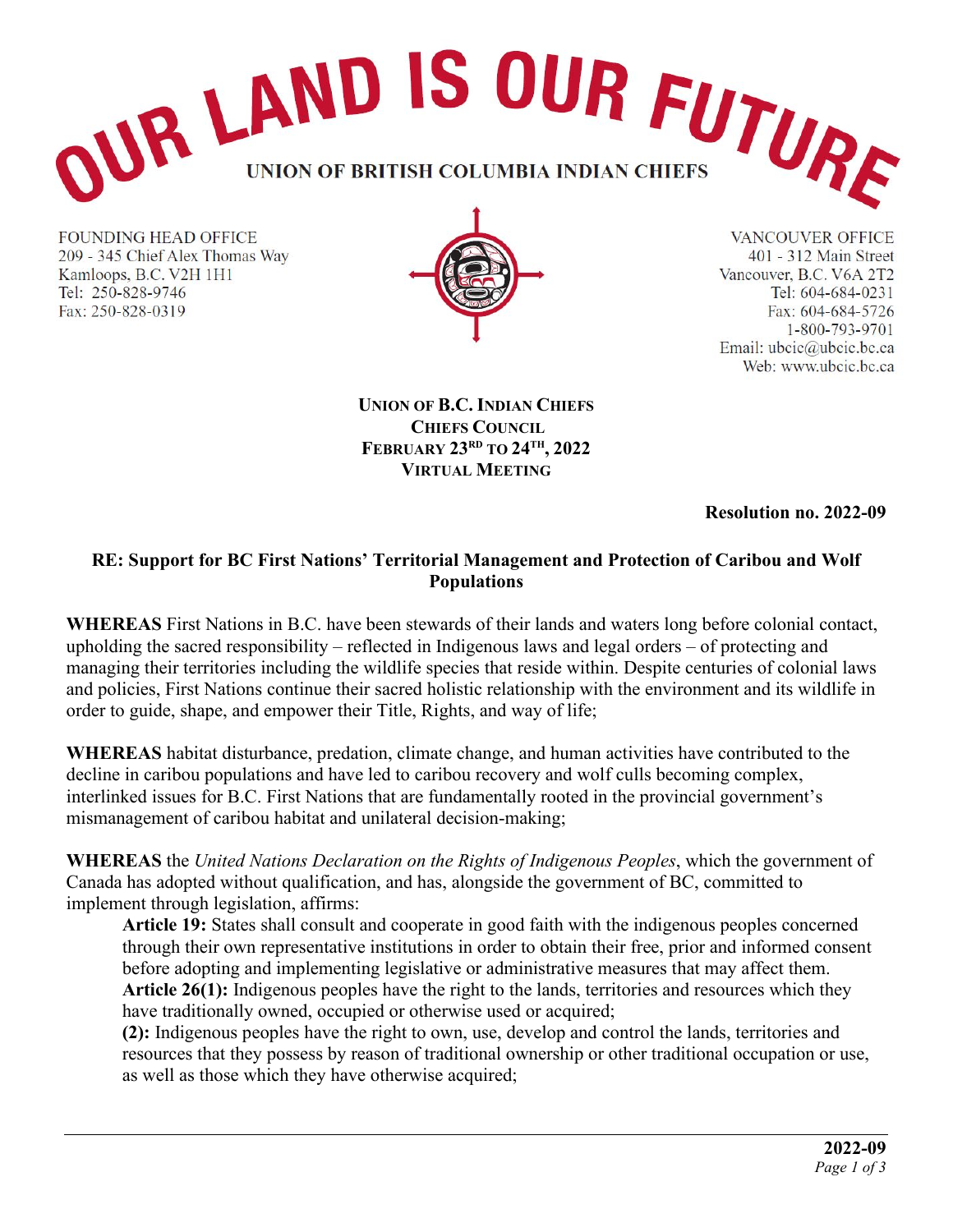**(3):** States shall give legal recognition and protection to these lands, territories and resources. Such recognition shall be conducted with due respect to the customs, traditions and land tenure systems of the indigenous peoples concerned;

**Article 29(1):** Indigenous peoples have the right to the conservation and protection of the environment and the productive capacity of their lands or territories and resources. States shall establish and implement assistance programmes for indigenous peoples for such conservation and protection, without discrimination;

**WHEREAS** a wolf cull program was commenced in the South Selkirk and South Peace regions in 2015 that has made wolves targets for inhumane aerial killings, despite the wolf cull being the direct result of the government's failure to stop the human encroachment and habitat destruction that has pushed BC's mountain caribou to the edge of extinction;

**WHEREAS** wolves are not only a keystone species whose demise creates imbalance in critical ecosystems, but are sacred animals that hold a special, spiritual connection to First Nations – Indigenous peoples have coexisted with wolves for millennia and they are deeply entrenched in our lifeways and belief systems, and are an important part of our ceremonies, regalia, and stories;

**WHEREAS** the root, underlying cause of the decline in caribou herds in B.C. is not predation, but rather the destruction and fragmentation of caribou habitat by logging and the construction of resource access roads and other infrastructure such as utility lines, oil and gas pipelines, and hydro transmission corridors;

**WHEREAS** the endangered status of caribou herds in B.C. is a result of decades of mismanagement of their critical habitat that has forced many First Nations to shoulder the impacts of the provincial government's failure to protect, recover, and conserve caribou habitat, and to choose between two wildlife species they value greatly;

**WHEREAS** faced with numerous challenges stemming from years of mismanaged, ineffective, and colonial government policies and practices, First Nations uphold and exercise the right to make decisions regarding the management and stewardship of their lands, including the wildlife species that reside within;

**WHEREAS** until the Province can prioritize rehabilitation and reclamation work in core habitats zones, remove linear disturbances (pipelines, roads, railways, etc.) and reduce development in areas of critical importance to caribou, the only alternative for many First Nations is to move forward with their Caribou Recovery Programs and protect caribou from further wolf predations; and

**WHEREAS** First Nations hunt, fish, and trap sustainably and ethically for social, economic, or ceremonial reasons and UBCIC Chiefs Council passed Resolution 2015-11 and Resolution 2021-05 to strengthen this position and to articulate a renewed UBCIC [mandate](https://d3n8a8pro7vhmx.cloudfront.net/ubcic/pages/4404/attachments/original/1622508661/7.1.9.UBCIC_CC02_24_Resolution2021_05_HuntingPaper_Mandate.pdf?1622508661) on hunting and wildlife management that is founded upon strong principles of conservation, stewardship, and accountability, and that highlights how First Nations have governed and cared for their traditional territories since time immemorial and maintain deep spiritual connections to wildlife that is reflected in their identities, cultures, and livelihoods.

**THEREFORE BE IT RESOLVED** the UBCIC Chiefs Council fully recognizes that the challenges wolf culls and caribou recovery present to First Nations are rooted in the provincial government's mismanagement of caribou habitat, and that until the Province can prioritize rehabilitation and reclamation work in core habitat zones and reduce development in areas of critical importance to caribou, the only alternative for many First Nations is to protect caribou from predation and support selective wolf culls;